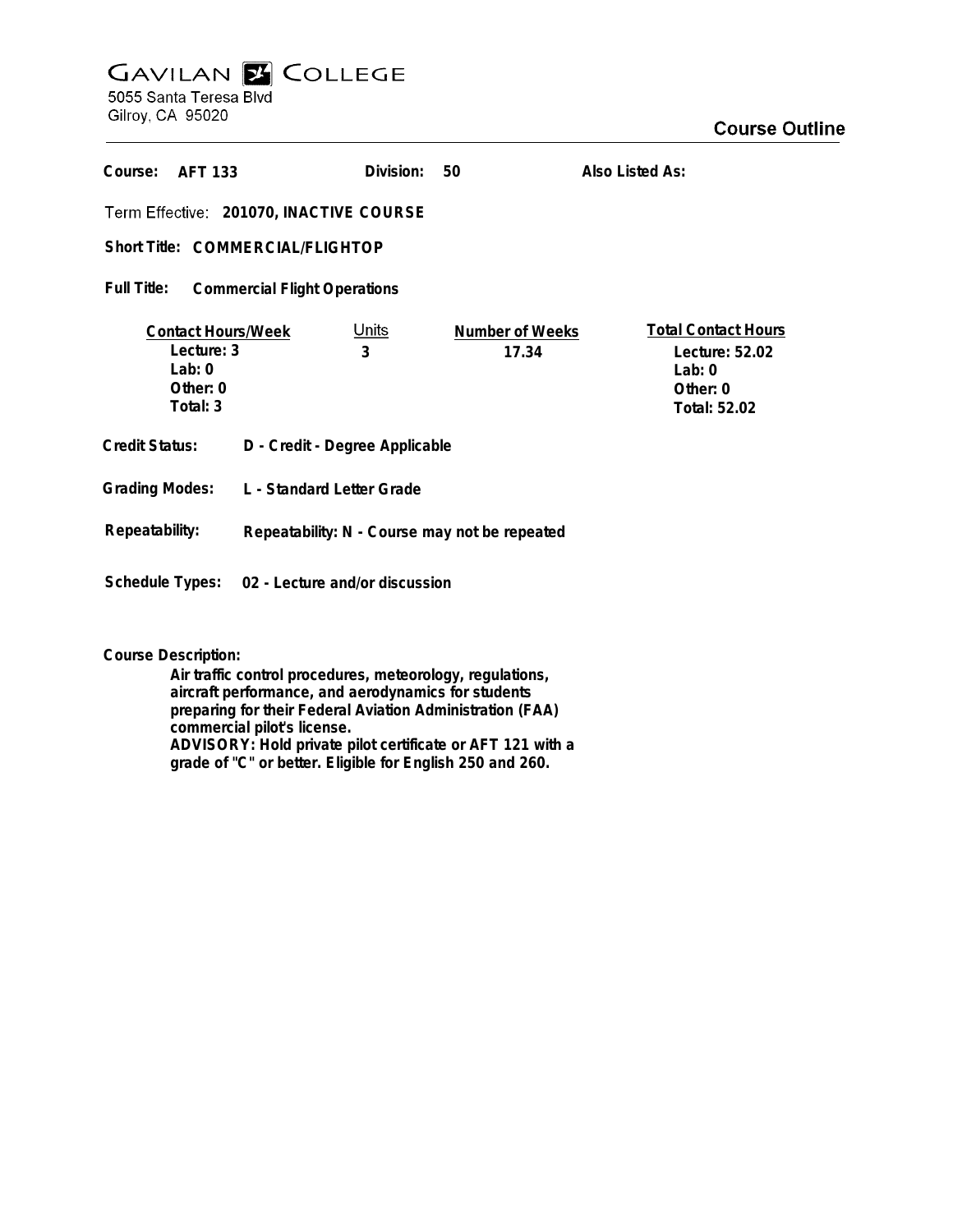**ARTICULATION and CERTIFICATE INFORMATION Associate Degree: CSU GE: IGETC: CSU TRANSFER: Transferable CSU, effective 199130 UC TRANSFER: Not Transferable**

## **PREREQUISITES:**

## **COREQUISITES:**

**STUDENT LEARNING OUTCOMES:**

**1. The student will be able to perform all calculations required by the FAA on the Commercial Pilot written exam; and be prepared to both pass that exam and the oral exam.**

**TOPICS AND SCOPE:**

**Inactive Course: 05/10/2010 Curriculum Approval Date: 03/07/1991 Please see course content that is attached to course outline which is located in the Instruction Office. ASSIGNMENTS:**

**Assignments are included with course content. COURSE OBJECTIVES:**

**1. Student will understand requirements for a commercial pilot's certificate, and the restrictions that apply to it. Will be able to explain basic aerodynamics pertinent to high performance aircraft, and analyze their effects and control requirements during flight.**

**2. Student will be able to explain and analyze control usage in the performance of commercial flight test maneuvers.**

**3. Student will be able to explain the difference between carbureted and fuel injected engines, and be able to analyze their operation and malfunctions; be able to explain the operation of a controllable pitch propeller, and how power is measured with manifold pressure; and be prepared for flight instruction in an aircraft with over 200 horsepower.**

**4. Student will be able to calculate cabin pressure vs. cabin differential pressure, and explain and troubleshoot landing gear systems.**

**5. Demonstrate competence in all material covered to date.**

**6. Student will be able to calculate takeoff and landing distance, climb performance, cruise speed and fuel consumption, and density altitude be using performance charts.**

**7. Student will be able to calculate weight and balance by 1) mathematical calculation, 2) graphic charts, and 3) tabulated data chart.**

**8. Be able to apply FAR to specific flight operations.**

**9. Student will be able to explain the differences between General Aviation regulations, Charter Regulations, and Air Carrier Regulations.**

**10. Demonstrate competence on material covered.**

**11. Student will be able to analyze weather patterns, and be**